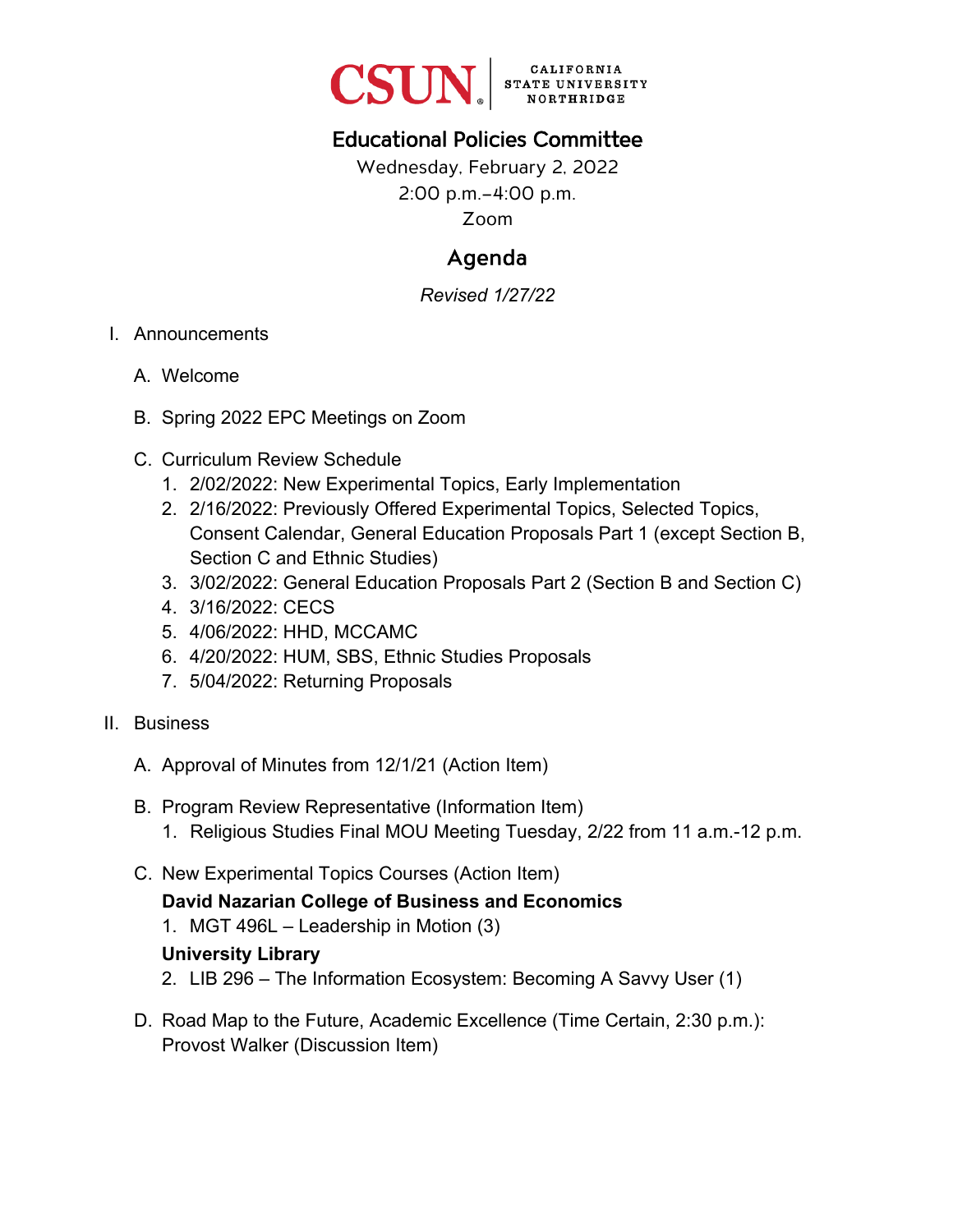E. Early Implementation Proposals (Action Item)

#### **Mike Curb College of Arts, Media, and Communication**  *Art*

#### *New Course*

1. ART 482 – Teaching Art in PK-12 (3)

#### *Journalism Course Modification*

2. JOUR 445 – Advanced Television News (3) *Change course description and requisites*

#### *Theatre*

## *Course Modification*

3. TH 444 – Principles of Directing (3) *Change course description and requisites*

# **College of Humanities**

# *Liberal Studies*

# *Program Modifications*

- 4. Liberal Studies, B.A. Integrated Teacher Education Program (ITEP) Freshman
- 5. Liberal Studies, B.A. Integrated Teacher Education Program (ITEP) Junior
- 6. Liberal Studies, B.A. Pre-Credential Program Option

# *Modern and Classical Languages and Literatures*

## *Program Deletion*

7. Classics Minor

## **College of Science and Mathematics**

## *Mathematics*

## *Course Modification*

8. MATH 340 – Introduction to Probability (3) *Change course title, short title, unit value from 3 to 4, description*

# *Delete Course*

9. MATH 341 – Applied Statistics I (3)

# *Program Modifications*

- 10. Mathematics, B.A. Four Year Integrated (FYI) Mathematics Subject Matter Program Option
- 11. Mathematics, B.A. Junior Year Integrated (JYI) Mathematics Subject Matter Program Option
- 12. Mathematics, B.A. General Option
- 13. Mathematics, B.A. Secondary Teaching Option
- 14. Mathematics, B.S. Applied Mathematical Sciences Option
- 15. Mathematics, B.S. Mathematics Option
- 16. Mathematics, B.S. Statistics Option
- 17. Mathematics Minor
- 18. Mathematics Subject Matter Program for the Single Subject Credential